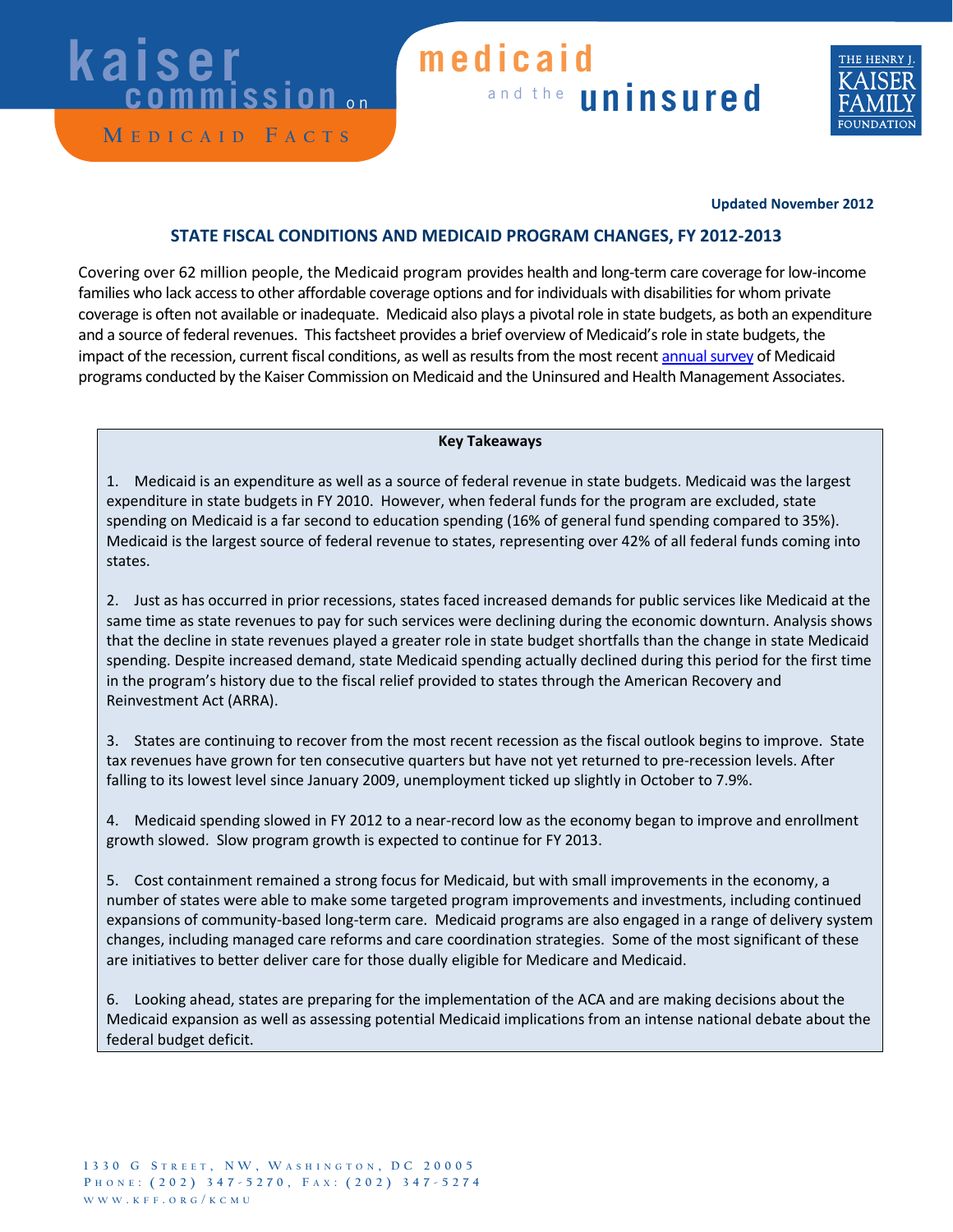## **Kaiser** MEDICAID FACTS

**Medicaid's Role in State Budgets.** Medicaid is both an expenditure and a source of federal revenue in state budgets. When looking at total spending (state funds plus federal funds), the largest state expenditures are K-12 education and Medicaid. In FY 2010, total spending on Medicaid exceeded total spending on K-12 education and is projected to do so in FY 2011.<sup>1</sup> (Figure 1) However, state general fund spending examines what states spend of their own funds on different programs. In FY 2010, K-12 education was the largest category of general fund spending (35%) followed by Medicaid (16%); these shares have remained fairly constant over the past decade. (Figure 2) At the same time, Medicaid is the largest source of federal funds for states, representing 42% of all federal funds spent by states in FY 2010. $^2$ 



**Impact of the Recession on State Finances and Medicaid.** The Great Recession, which technically lasted from December 2007 to June 2009, was the worst economic downturn since the Great Depression. Recognizing that states were facing a fiscal emergency, Congress enacted the American Recovery and Reinvestment Act of 2009 (ARRA), the largest component of which provided states with about \$100 billion in federal fiscal relief in the form of a temporary increase in federal Medicaid matching funds (FMAP).<sup>3</sup> These funds were used by states as intended, both to address shortfalls in Medicaid and across state budgets. This federal support at the height of

the downturn proved a critical source of state revenue, resulting in the first declines in state spending on Medicaid in the program's history. $4$  During recessions, states are often faced with declining revenues at the same time that demand for public programs like Medicaid increases. There has been some debate on the relative magnitude of factors driving state budget shortfalls during the downturn. Analysis shows that the decline in state revenues played a greater role than the increase in Medicaid spending on state budget shortfalls between FYs 2008 and 2010. During this period, state revenues declined by \$80 billion while the state share of spending on Medicaid actually declined due to the relief provided under ARRA.<sup>5</sup> (Figure 3)



<sup>&</sup>lt;sup>1</sup> Total spending on K-12 education has matched or exceeded total spending on Medicaid in most years. State Expenditure Report. NASBO, December 2011.<br><sup>2</sup> State Expenditure Report. NASBO, December 2011. http://www.nasbo.or

<sup>&</sup>lt;sup>3</sup> Miller, V. et al. *Impact of the Medicaid Fiscal Relief Provisions in the ARRA*. KCMU, Oct 2011. http://www.kff.org/medicaid/8252.cfm.<br><sup>4</sup> Smith, V. et al. *Medicaid Today; Preparing for Tomorrow*. KCMU, Oct 2012. http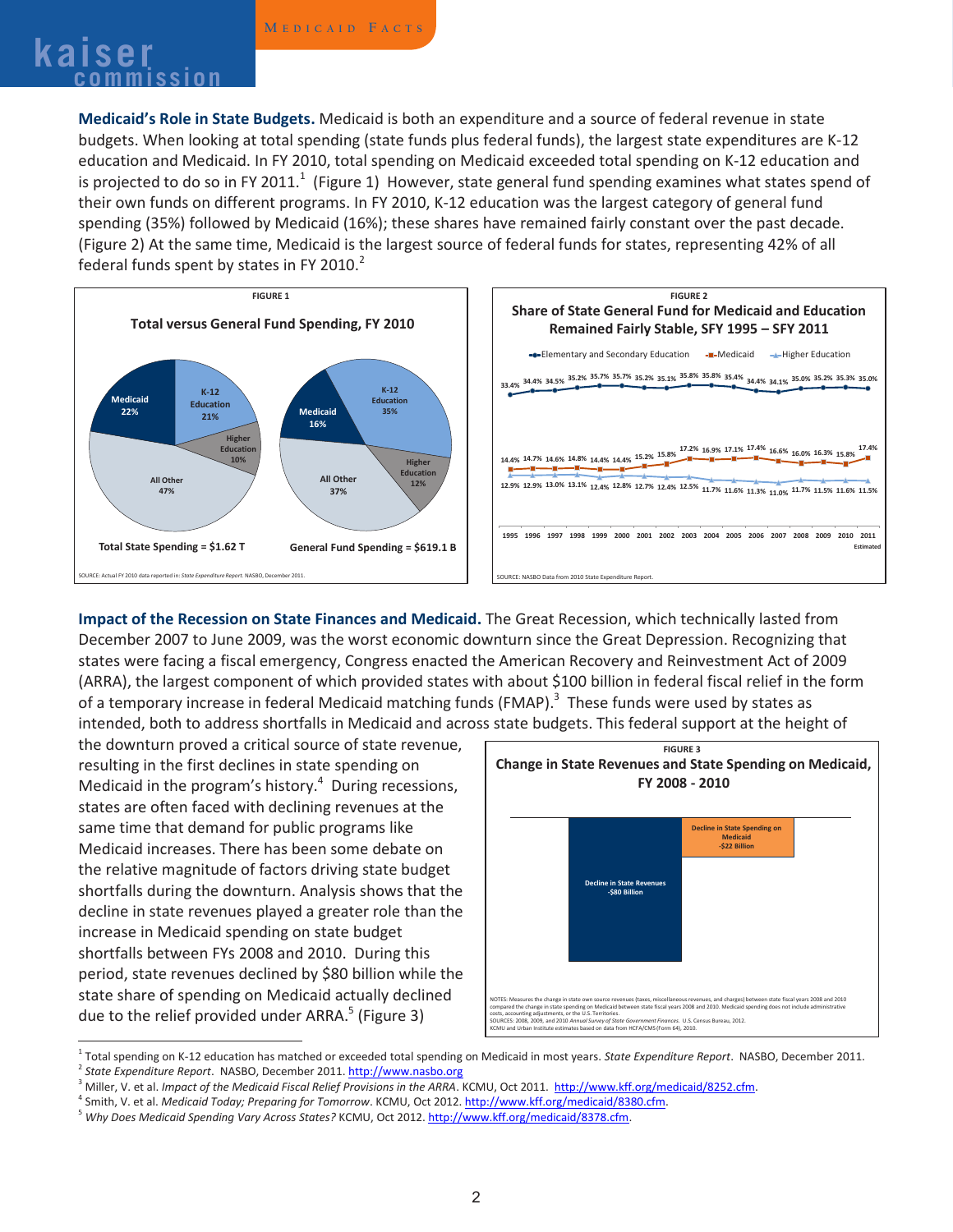### **<sup>M</sup> edicaid F acts kaiser commission**

**Current State Fiscal Conditions.** States are continuing to recover from the recent recession as the fiscal outlook for states has started to improve. After experiencing the largest collapse in state tax revenues on record during the most recent recession, state tax revenues have grown for ten consecutive quarters, but remain below nominal

collections four years earlier. Preliminary figures from the Census Bureau show total collections in states for the second quarter of CY 2012 grew by 1.8% compared to one year earlier.<sup>6</sup> For the first time since January 2009, the unemployment rate fell below 8.0% in September (7.8%). Nationally, the unemployment rate edged up slightly to 7.9% in October 2012 as more people came back into the workforce. <sup>7</sup> An estimated 12.3 million people are unemployed, 5.0 million of whom are long-term unemployed (jobless for 27+ weeks). In October 2012, seven states had unemployment rates over nine percent. (Figure 4) States have faced collective shortfalls of over \$540 billion since the start of the recession through FY 2012, with an additional \$55 billion estimated for FY 2013. $^8$ 



**Medicaid Spending and Enrollment.** Total Medicaid spending growth hit a near record low in FY 2012, with an

increase of only 2.0% on average across all states. (Figure 5) Low spending growth was attributed to an improving economy which resulted in slower enrollment growth and intense state efforts to mitigate the increase in state spending driven by the expiration of the ARRA enhanced FMAP on June 30, 2011. After experiencing the only declines in state spending for Medicaid in the program's history, states faced a substantial increase in the state share of Medicaid spending (27.5%) once the ARRA enhancement expired and the FMAP shifted back to statutory calculated levels in FY 2012. Headed into FY 2013, Medicaid spending and enrollment growth are expected to remain much slower compared to rates during the height of the economic downturn. (Figure 5) While higher than for FY 2012, the 3.8% growth in spending is one of the lowest rates of growth in total Medicaid spending in the past 15 years.



**Medicaid Program Policy Changes (Figure 6).** Cost containment remained a strong focus for Medicaid, with nearly each state in both years (48 and 47 respectively) implementing or planning to implement at least one new cost containment policy. As in prior years, rate restrictions were the most commonly reported cost containment effort. Some states increased or added new provider taxes that helped to mitigate these rate cuts. Other common cost containment strategies included benefit restrictions and new strategies to control spending for prescription drugs such as adopting "Actual Acquisition Cost" reimbursement methodology, "carving-in" prescription drugs to managed care, and improving control of behavioral health drug utilization. With small improvements in the economy, a number of states were able to make some targeted investments. In FY 2013, more states increased, rather than cut, rates for physicians, MCOs and nursing facilities. The ACA also provides federal funding to increase rates for primary care services to Medicare levels for 2013 and 2014. Rates are expected to increase in nearly all states, with increases of over 80% expected in six states.

<sup>&</sup>lt;sup>6</sup> Data collected by the Rockefeller Institute reports a higher rate of growth, 3.2 percent, during this period. http://www.rockinst.org/government finance/.<br><sup>7</sup> "Statement by Chad Stone On October Employment Report." CBP